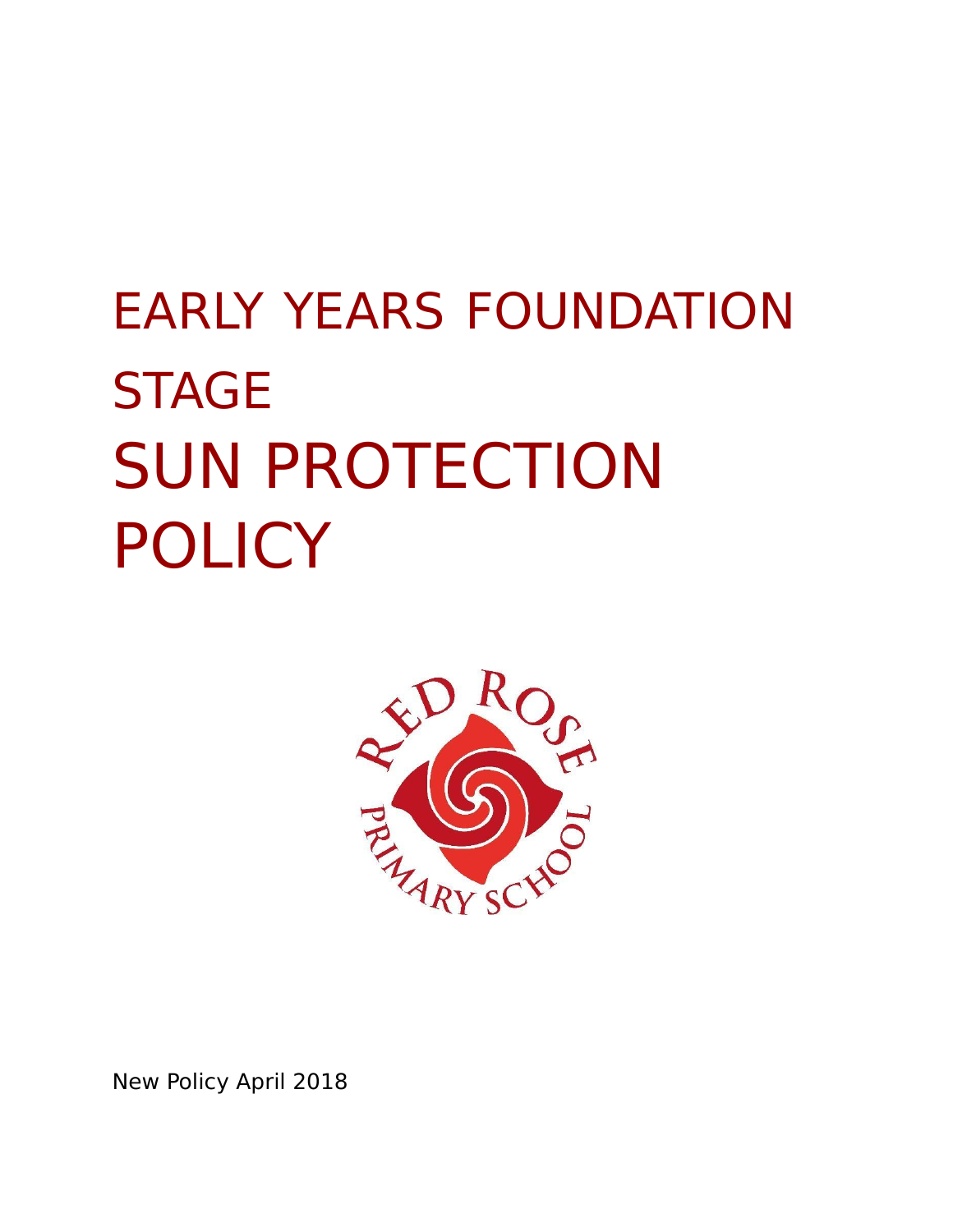## To be reviewed annually

#### **INTRODUCTION**

Too much exposure to ultraviolet light (UV) radiation from the sun causes sunburn, skin damage and increases the risk of skin cancer. Sun exposure in the first 15 years of life contributes significantly to the lifetime risk of skin cancer. There is enormous potential for schools to help prevent skin cancer in future generations. Schools are central to protecting children's skin this is because:

 • Children are at school five out of seven days a week at times when UV rays are high.

• Most damage due to sun exposure occurs during the school years.

• Schools can play a significant role in changing behaviours through role modelling and education.

- Students and teachers are at risk of sunburn within 10-15 minutes of being exposed to strong sunlight.
- Children have continuous access to the outdoor provision.

• Skin cancer is largely preventable through behaviour modification and sun protection during early years.

#### POLICY STATEMENT

This policy is intended to ensure that staff and pupils can enjoy the sun safely. We believe that Sun Safety is important to ensure that children and staff are protected from skin damage caused by the harmful ultraviolet rays in sunlight. We will work with staff, pupils and parents to achieve this through:

#### **Education:**

- All children will learn about sun safety and protecting their skin through story times and PSHE lessons (circle time).
- Parents will be informed of our Sun Protection policy and asked to provide hats and sunscreen.
- Children will be spoken to about the importance of drinking more water when it is hot and will be encouraged to bring water to school and to make use of drinking fountains.
- We will remind parents at the appropriate time of year about the dangers of sun exposure and preventative measures.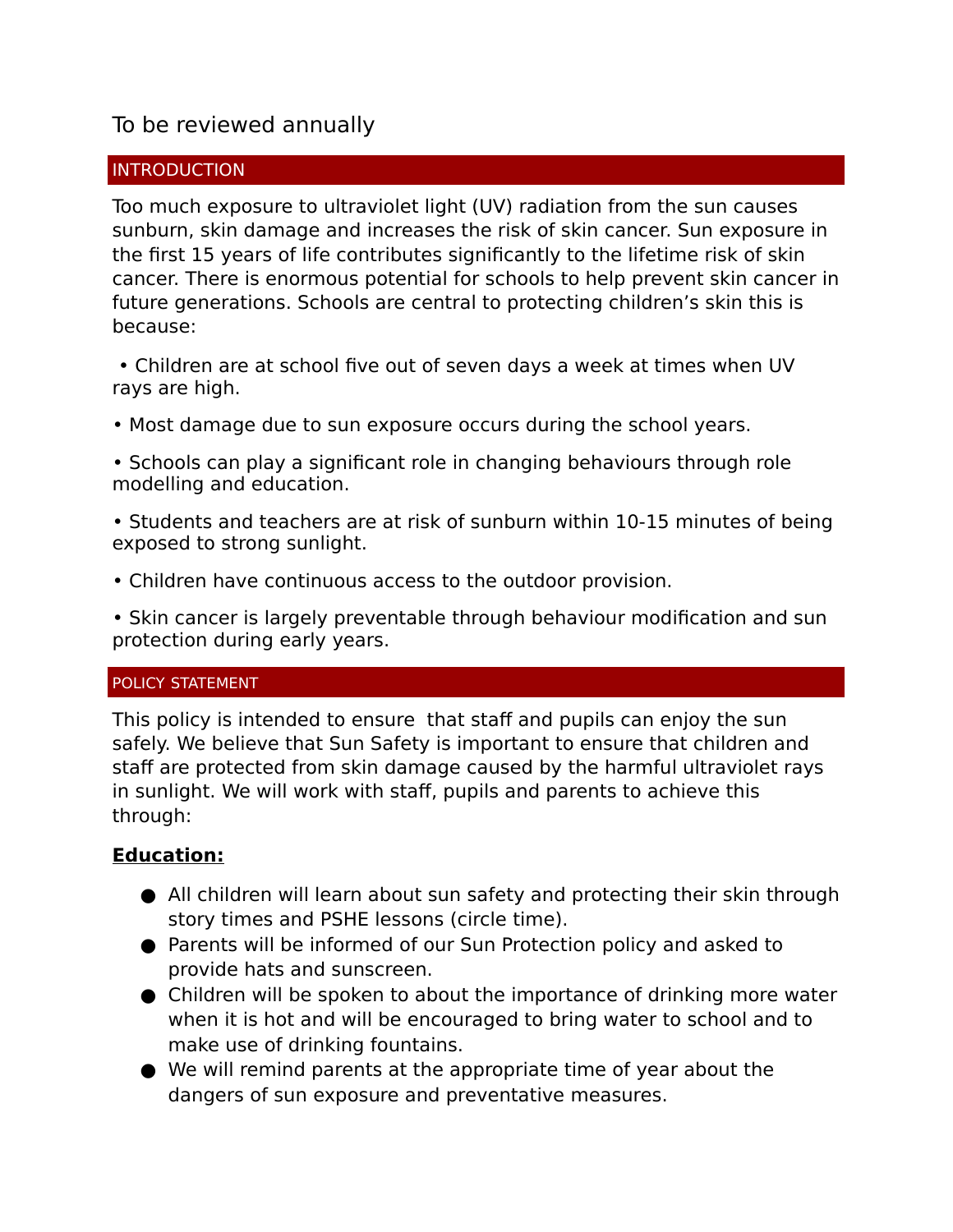● We will hold outdoor activities in areas of shade whenever possible, and encourage children to use shady areas of the outdoor classroom and playground areas.

## **Shade**

• Children will be encouraged to use shady parts of the outdoor classroom and playground.

• We will work towards increasing the provision of adequate shade for everybody.

• Children will be encouraged to use the shade during trips out and on sports days.

# **Clothing**

• We will actively encourage all children to wear a sunhat preferably legionnaire style when

playing outside.

•There is a limited supply of hats for children who forget their own.

• We will encourage staff and parents to act as good role models by practising sun safety. •Children are allowed to wear UV protective sunglasses, whilst engaged in outdoor activities, please check the protection levels which are advised to be UV 400/100% UV protection.

## **Sunscreen**

• We will encourage parents to apply sunscreen before school – high factor all day

cream, if possible.

•There will **not** be spare suncream for communal use due to the risk of allergies.

•Sunscreen should be applied that is factor 30+, to all exposed parts of the body 15-30 minutes before going out in the sun not forgetting ears, shoulders, necks, noses and tops of feet etc.

•Children will need to bring in their own clearly labeled bottle of sunscreen for reapplication if needed. They may apply this to themselves under the supervision of an adult. Adults should not assist pupils in this, except in exceptional medical circumstances. An adult should never be alone with a child when assisting such a child.

•Parents/guardians will need to sign a consent form to allow staff to supervise the application of sunscreen. This will depend on the age and ability of the child.

•If a pupil does not have any sunscreen, they may not be allowed to play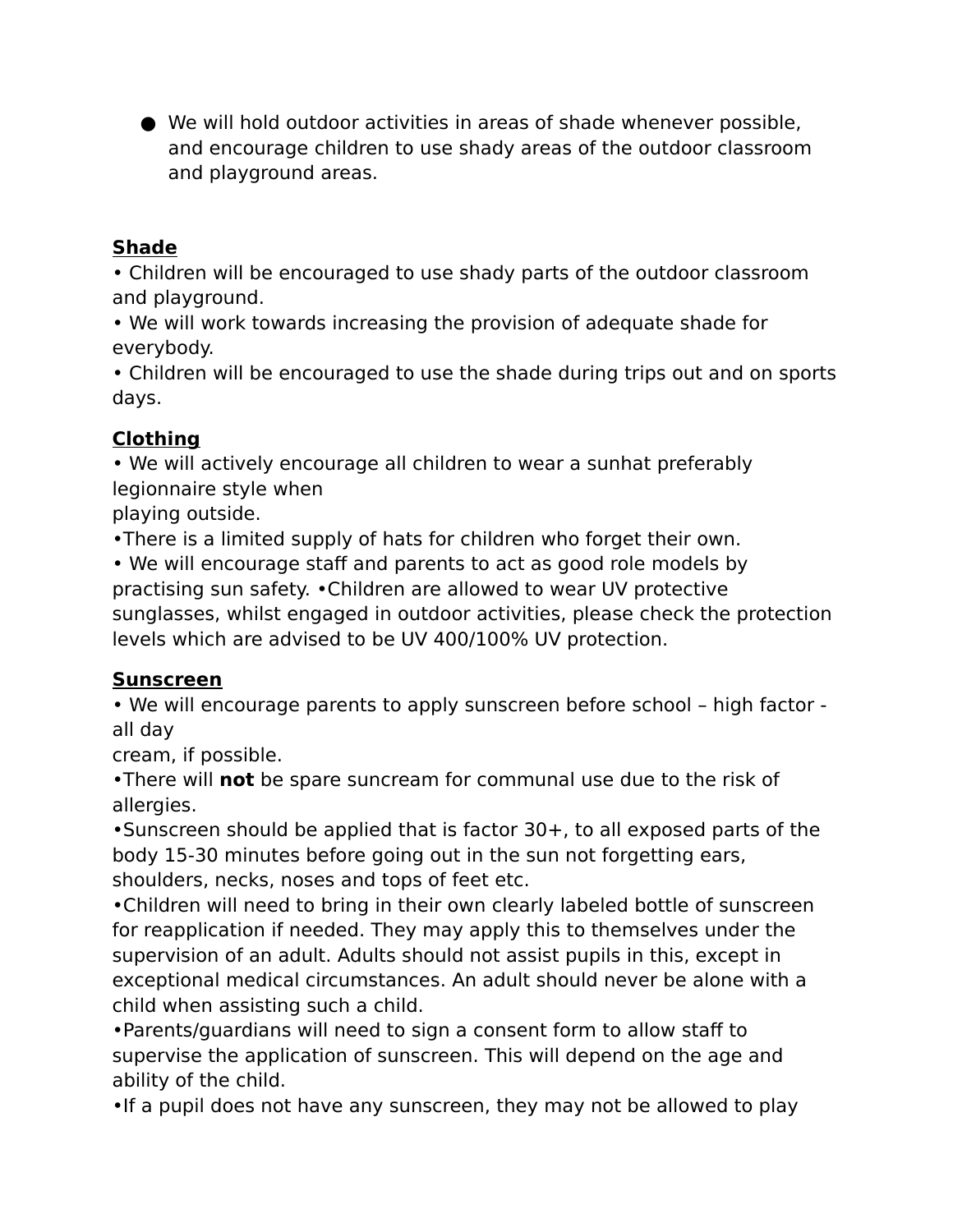outside that day to ensure that they are not burnt by the sun.

•All children should wear sunscreen. Parents whose children are allergic to sunscreen should either try to find an alternative or ensure that their child is adequately covered with long sleeved, long legged clothing.

• We will inform parents of sunscreen use for trips out and special outdoor events such as

sports day.

#### USEFUL RESOURCES

SunSmart website – [www.sunsmart.org.uk](http://www.sunsmart.org.uk/)

Skin Cancer Hub website<http://www.swpho.nhs.uk/skincancerhub/>

Sun Wise website:<http://thesunwiseset.co.uk/>

NHS website:<https://www.nhs.uk/Livewell/skin/Pages/Sunsafe.aspx>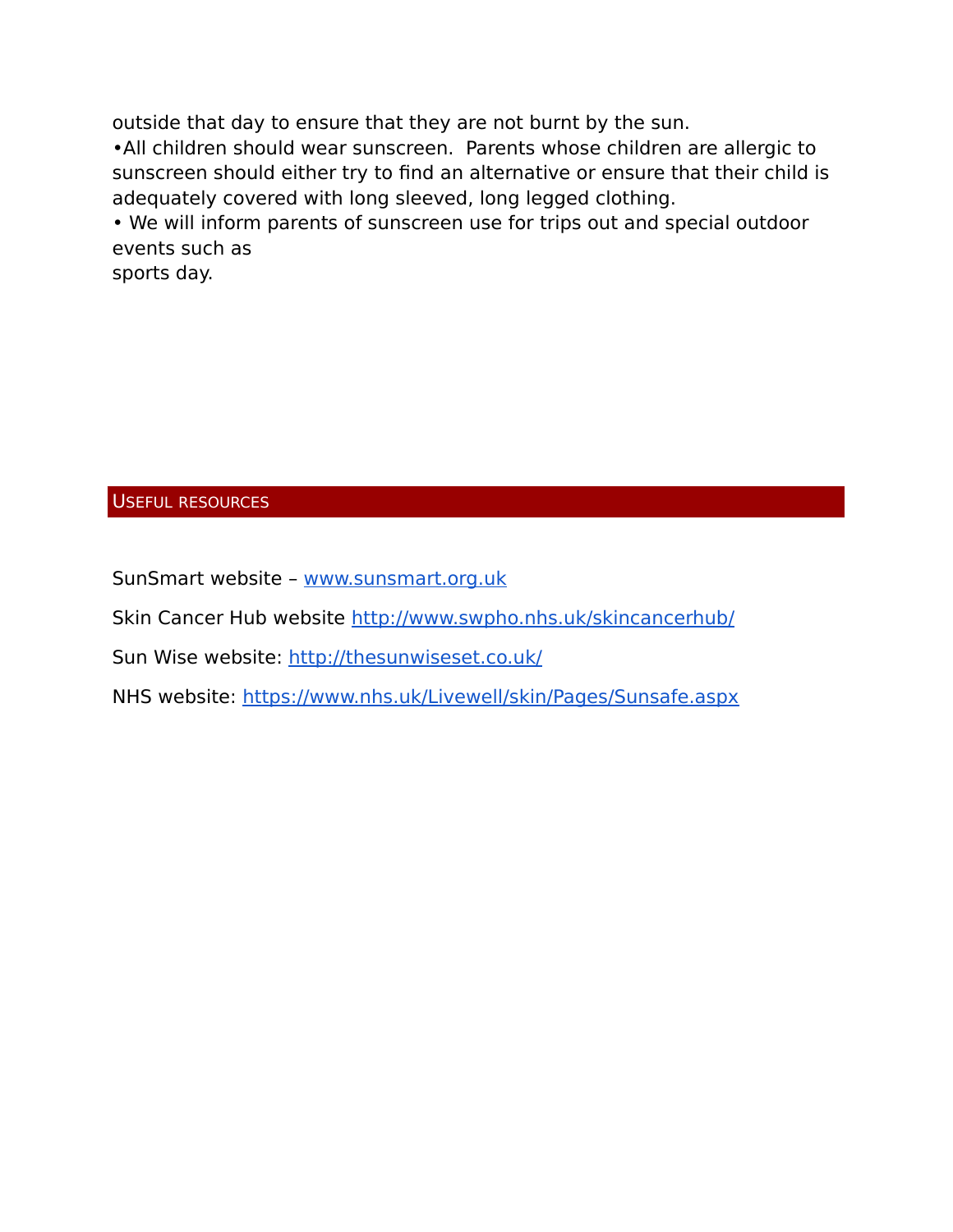## EYFS PARENTAL CONSENT LETTER

### **Example letter to parents of children in the Early Years Foundation Stage**



Dear Parent or Guardian,

Now the summer term has started I wanted to write and tell you about our new Sun Protection policy. We have developed this to ensure that we can all enjoy the sun safely over the coming months.

The sun's rays are particularly strong over the summer and they can damage children's skin. This may not seem like a problem right now, but sadly it can lead to skin cancer in later life. Your child's health and well-being are very important to us. So we have decided to spend more time discussing sun protection at school.

We are also going to be actively encouraging all children to wear a hat when they play outside. Please send your child to school wearing a comfortable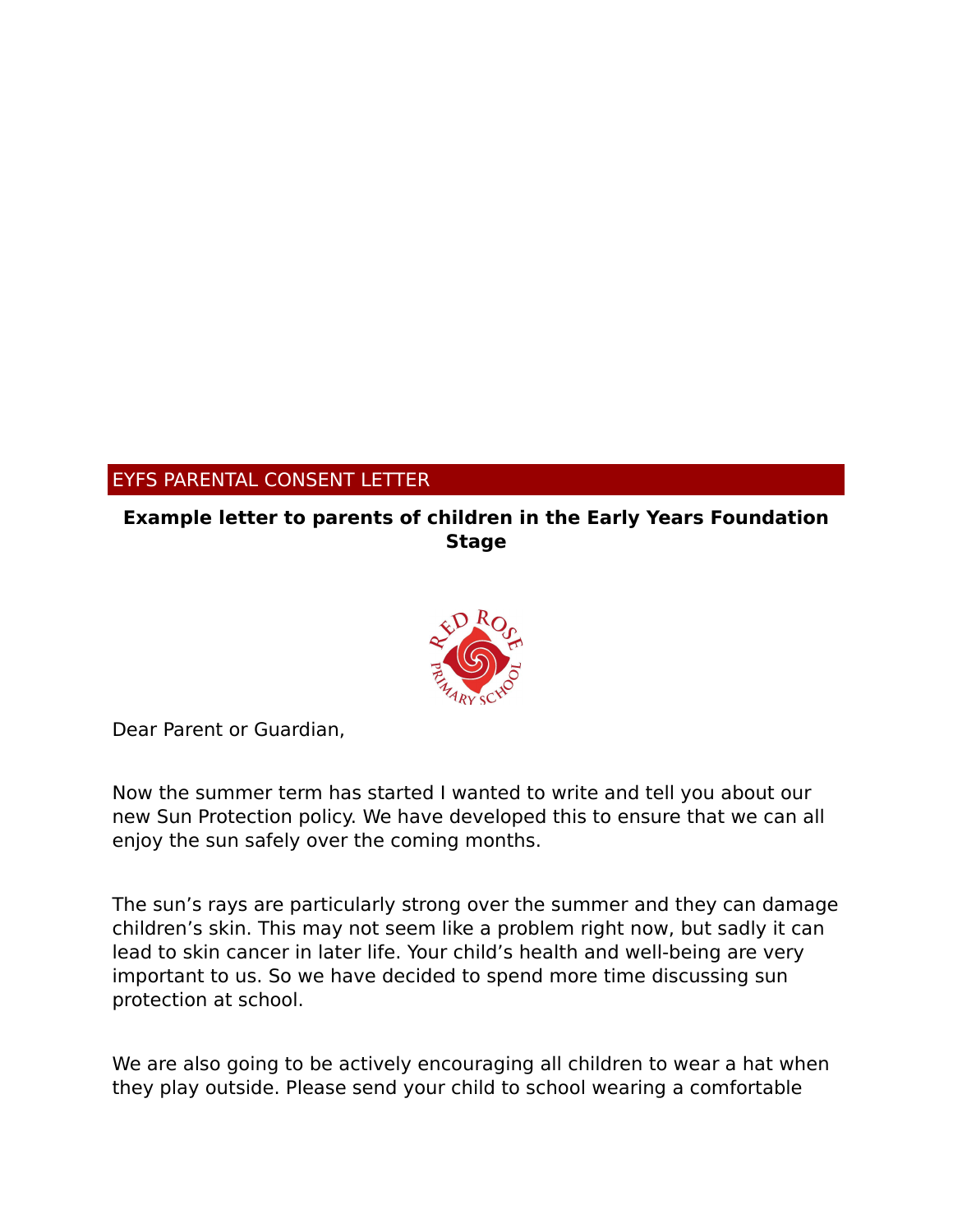wide brimmed hat or legionnaire style cap. Please ensure that the hat is clearly labelled with your child's name. This can be stored in our hat box at school.

If your child is fair skinned it may be a good idea to provide additional protection by using high factor sunscreen (SP30+). We will be encouraging the children to reapply sunscreen as and when it is needed under the supervision of an adult. If you would like your child to be included please return the sunscreen permission form with a bottle of factor 30+ sunscreen clearly labelled with your child's name.

More details of these and other new sun protection plans can be found in our Sun Protection Policy which is available to view on our school website.

Your support is very important if our new policies are going to work. You can help by:

- talking to your child about the importance of sun protection at home
- remembering to send your child to school with a wide brimmed hat
- •applying sunscreen to your child prior to school

Together I hope we can have a very happy and safe term to come!

Please complete the permission slip below and return to school only if you wish to provide sunscreen for self application by your child. Please advise school if your child has any allergies or skin sensitivities.

Yours sincerely

Mrs Sweet

------------------------------------------------------------------------------------------------------------

---------

Name of child